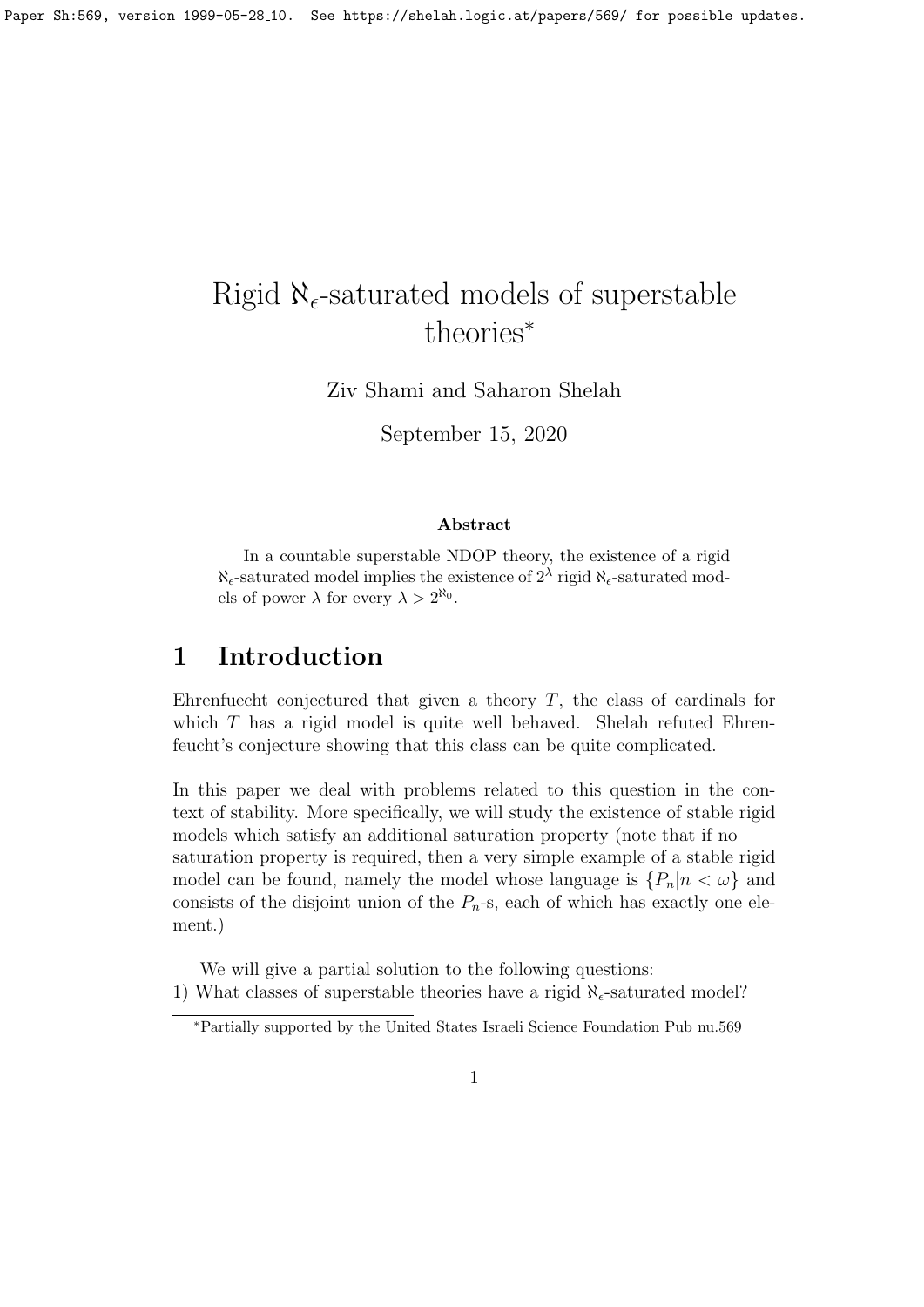2) Assuming that there exits a rigid  $\aleph_{\epsilon}$ -saturated model, what can be said about the number of  $\aleph_{\epsilon}$ -saturated models, or perhaps even about the number of rigid  $\aleph_{\epsilon}$ -saturated models, in large enough cardinality?

In section 3 we consider two properties of a superstable theory  $T$ :

1)  $T$  is strongly deep.

2) T does not admit a nontrivial nonorthogonal automorphism of some saturated model.

We prove that 1) is a necessary condition for the existence of a rigid  $\aleph_{\epsilon}$ saturated model, and that 2) is a sufficient condition.

In section 4, we assume that  $T$  is a superstable NDOP theory. We prove that 2) is actually equivalent to the existence of a rigid  $\aleph_{\epsilon}$ -saturated model. We can then conclude that the existence of a single rigid  $\aleph_{\epsilon}$ -saturated model implies that T has  $2^{\lambda}$  such models for every sufficiently large  $\lambda$ .

In this paper, the notations will be very similar to Shelah's notations in [Sh-C]. T will denote any complete stable theory with no finite models in some language L.  $\kappa$ ,  $\lambda$ ,  $\mu$  will denote cardinals.

We work in some huge saturated model  $\mathcal{M}$ . Sets  $A, B, C, \ldots$  will be subsets of M, with cardinality strictly less than the cardinality of M.  $\bar{a}, \bar{b}, \bar{c}, \ldots$  will denote finite tuples of  $\mathcal{M}.M$ , N will always be elementary submodels of  $\mathcal{M}.$  $p, q, r$  will denote types, usually complete over some set A.  $S(A)$  will denote the set of complete types over A. Also, for a tuple  $\bar{b}$  and a set  $\bar{A}$ ,  $\bar{b}/A$  denote the type of  $\bar{b}$  over A.

# 2 Building a dimensionally diverse  $\aleph_{\epsilon}$ -saturated model

In this section, T denotes any stable theory. We give a brief outline of some standard constructions following [Sh-C].  $\kappa(T)$  herein will denote the smallest infinite cardinal  $\kappa$  such that there is no chain  $\{p_{\alpha} \in S(A_{\alpha}) : \alpha < \kappa\}$  such that for all  $\alpha < \beta < \kappa$ ,  $p_{\beta}$  is a forking extension of  $p_{\alpha}$ . Recall that M is  $F_{\mu}^{a}$ -saturated if for every  $A \subseteq M$  such that  $|A| < \mu$ , every strong type over A is realized in M. M is  $F^a_\mu$ -prime over A if M is  $F^a_\mu$ -saturated and for every  $F^a_\mu$ -saturated model N such that  $A \subseteq N$  there is an elementary embedding of M into N over A. We say that M is  $\aleph_{\epsilon}$ -saturated ( $\aleph_{\epsilon}$ -prime over A) if M is  $F^a_\omega$ -saturated  $(F^a_\omega$ -prime over A).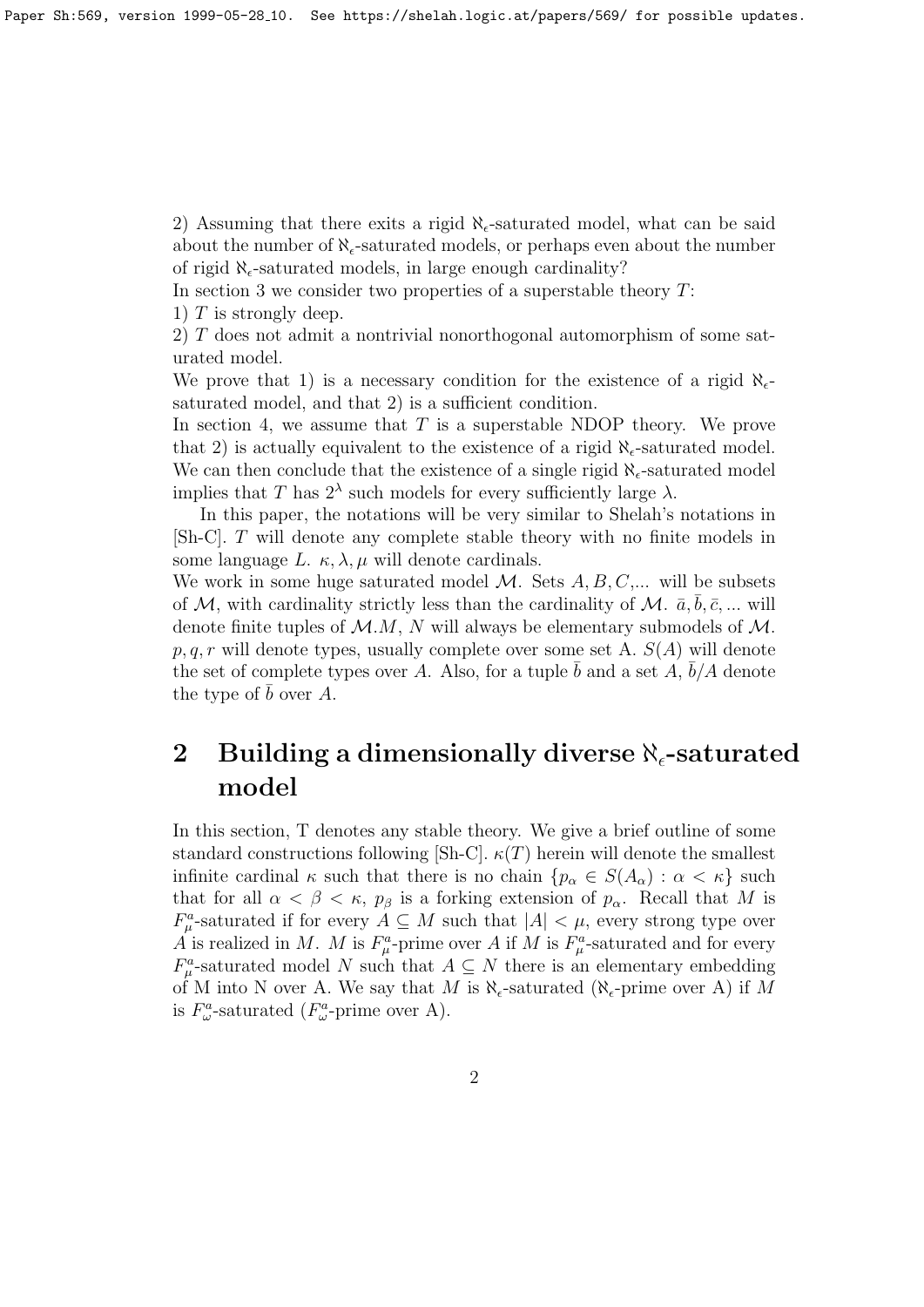**Definition 1** We say that an  $\aleph_{\epsilon}$ -saturated model M (of a superstable T) is dimensionally diverse, if for any two stationary regular types p, q over finite subsets of M,  $p \perp q$  if and only if  $dim(p, M) \neq dim(q, M)$ .

We also recall the following standard definition:

**Definition 2** For superstable T, we say that T is *multidimensional* if for every cardinal  $\alpha$ , there are nonalgebraic  $p_i$ ,  $i < \alpha$  which are pairwise orthogonal.

Our aim in this section is to prove the following standard theorem.

**Theorem 1** Let T be superstable, and let  $\mu$ ,  $\delta$  be cardinals such that  $\aleph_{\delta} = \delta$ ,  $\mu < \delta$  and  $2^{|T|} < \delta$ , then

1) There exists a  $\mu$ -saturated model M of cardinality  $\delta$  which is dimensionally diverse (in particular if  $\mu \geq \aleph_1$ , M is  $\aleph_{\epsilon}$ -saturated).

2) If T is multidimensional, then for every increasing sequence of cardinals  $\bar{\mu} = \langle \mu_\alpha | \alpha < \delta \rangle$ ,  $\mu_\alpha \in (\mu, \delta)$  there exists a  $\mu$ -saturated and  $\aleph_{\epsilon}$ -saturated model M of cardinality  $\delta$  which is dimensionally diverse, and such that for every  $\alpha < \delta$  there is a stationary and regular(=s.r.) type  $p_{\alpha}$  (over a finite subset of M,) such that for every s.r. type  $\bar{p}$ ,  $dim(\bar{p}, M) = \mu_{\alpha}$  if and only if  $\bar{p} \not\perp p_{\alpha}$ . Moreover, for every s.r. type  $\bar{p}$  (over a finite subset of M)  $dim(\bar{p}, M) = \mu_{\beta}$ for some  $\beta < \delta$ 

**Fact 1** Let  $M = \bigcup_{i < \alpha} M_i$ , where  $\langle M_i | i < \alpha \rangle$  is an increasing and continuous sequence of  $\kappa$ -saturated models, let  $A \subseteq M_0$  such that  $|A| < \kappa$ , and let  $p \in S(A)$  be a stationary regular type. Then  $dim(p, M) = dim(p, M_0) +$  $\sum_{i<\alpha} dim(p_i, M_{i+1}),$  where  $p_i$  is the stationarization of p to  $M_i$ .

**Fact 2** If  $cf(\lambda) \ge \kappa(T)$ , M is  $F_{\lambda}^a$ -prime over A, and  $I \subseteq M$  is an indiscernible sequence over A, then  $|I| \leq \lambda$ .

Following are two claims which we will use in our proof of Theorem 1 (although weaker versions thereof would suffice.)

Claim 1 Suppose  $cf(\mu) \ge \kappa = \kappa(T)$  and  $M \models T$  is  $F^a_{\kappa}$ -saturated. Let  $A \subseteq \mathcal{M}$  such that  $|A| \leq \mu$ , and suppose  $M^+$  is  $F^a_\mu$ -prime over  $M \cup A$ . In addition, let  $B \subseteq M^+$  such that  $|B| < \kappa$ , and suppose  $p \in S(B)$  is stationary and  $\lambda = dim(p, M^+) > \mu$ . Then  $p \not\perp M$ . Moreover, if p is regular then there is a stationary regular type  $q \in S(B^*)$ , where  $B^* \subseteq M$  and  $|B^*| < \kappa$  such that  $dim(q, M) = \lambda$  and  $q \not\perp p$ .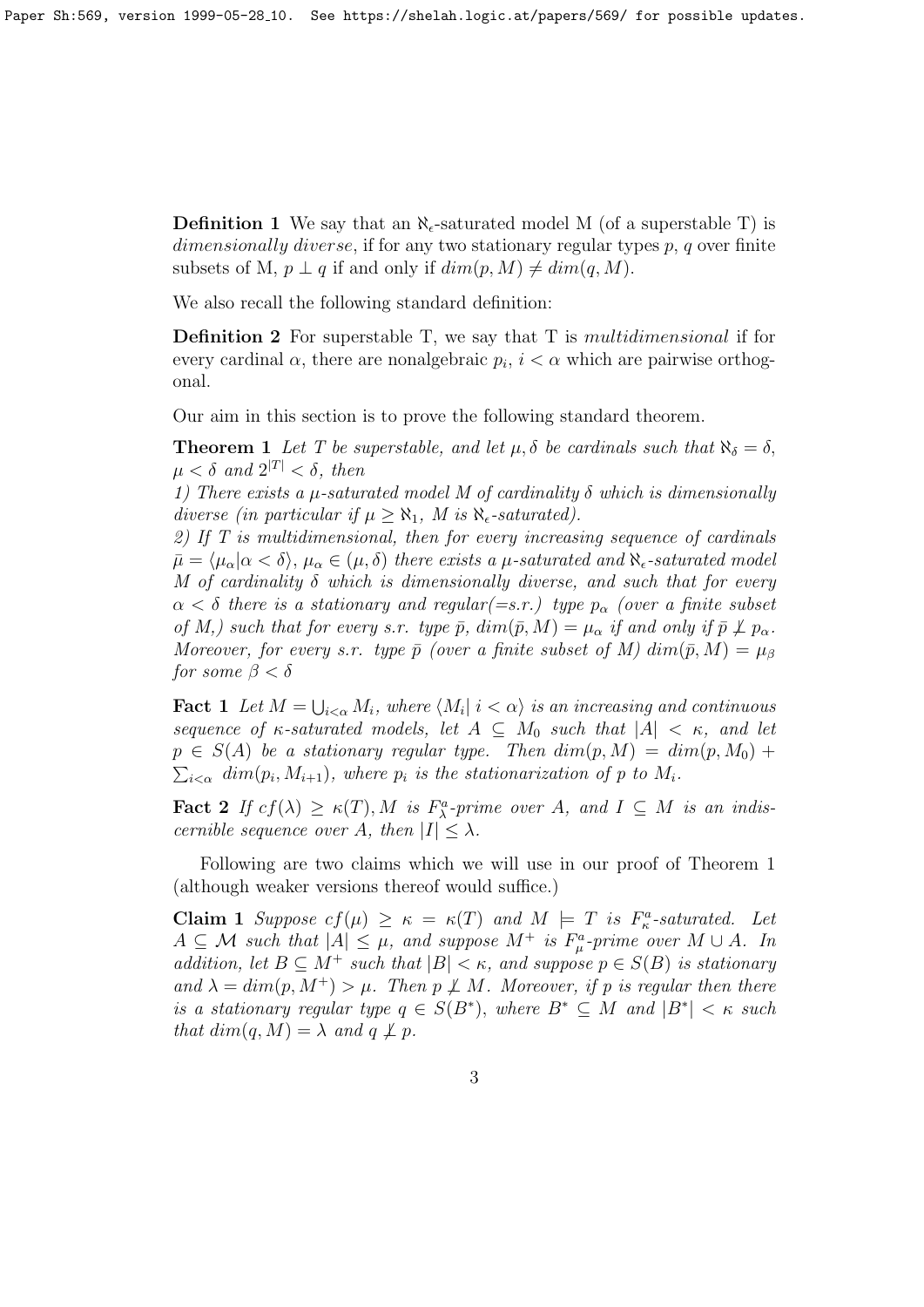Proof of Claim 1 Left to the reader.

**Claim 2** Suppose  $cf(\mu) \ge \kappa = \kappa(T)$  and  $M \models T$  is  $F_{\kappa}^a$  – saturated. Let  $p_i \in S(M)$ ,  $i < \alpha$  be pairwise orthogonal and let  $E = \bigcup_{i < \alpha} E_i$  where  $E_i$  is a Morley sequence of  $p_i$ . In addition, suppose N is  $F^a_\mu$ -prime over  $M \cup E$ , and let  $B \subseteq N$  such that  $|B| < \kappa$ . If  $q \in S(B)$  is stationary and regular and  $dim(q, N) > \mu$ , then  $q \not\perp M$ .

**Proof of Claim 2** Assume, for a contradiction, that  $q \perp M$ . Let  $M^+$  be  $F^a_\mu$ -prime over  $M \cup B$  with  $M^+ \prec N$ , and let  $\tilde{q} \in S(M^+)$  be the stationarization of q. Then either  $dim(q, M^+) > \mu$  or  $dim(\tilde{q}, N) > \mu$ , by Fact 1. Now, there exists  $S \subseteq \alpha$  with  $|S| < \kappa$ , such that  $p_i \perp tp(M^+/M)$  for all  $i \in \alpha \setminus S$ . Thus  $dim(q, M^+) > \mu$  contradicts Claim 1, and  $dim(\tilde{q}, N) > \mu$  contradicts the above and Fact 2.

Fact 3 If  $cf(\delta) \geq \kappa(T)$ , and  $\langle M_i | i \langle \delta \rangle$  is an elementary chain of  $\lambda$ saturated models, then  $M^* = \bigcup_{i < \delta} M_i$  is  $\lambda$ -saturated. In particular, if T is superstable, then the union of any elementary chain of  $\lambda$ -saturated models is  $\lambda$ -saturated.

Theorem 1 easily follows from the above:

Proof of Theorem 1 Sketch of proof: Define by induction an increasing elementary chain  $\langle M_{\alpha} | \alpha \langle \delta \rangle$  of  $\mu$ -saturated models. At the  $\alpha^{th}$  step, choose a non-algebraic stationary type  $p_{\alpha}$  (over a finite set) which is orthogonal to  $p_\beta$  for all  $\beta < \alpha$ , and define  $M_\alpha$  to be  $\mu$ -prime over  $\bigcup_{\beta < \alpha} M_\beta \cup Dom(p_\alpha) \cup I_\alpha$ , where  $I_{\alpha}$  is a Morley sequence of  $p_{\alpha}$  with cardinality  $\mu_{\alpha}$ . Now let  $M^* =$  $\bigcup_{\alpha<\delta}M_{\alpha}$ . From Fact 1, Claim 1 and Claim 2 it follows that  $M^*$  realizes the desired dimensions  $(\mu_{\alpha})$ , and by Fact 3,  $M^*$  is  $\mu$ -saturated.

### 3 The existence of a rigid  $\aleph_{\epsilon}$ -saturated model.

In this section T is assumed to be superstable. We say that a superstable theory is *strongly deep* if the depth of every type is positive (if and only if the depth of every type is infinity). We prove that whenever T has a rigid  $\aleph_{\epsilon}$ -saturated model, T is strongly deep. We also introduce the notion of a nontrivial nonorthogonal automorphism and prove that if some saturated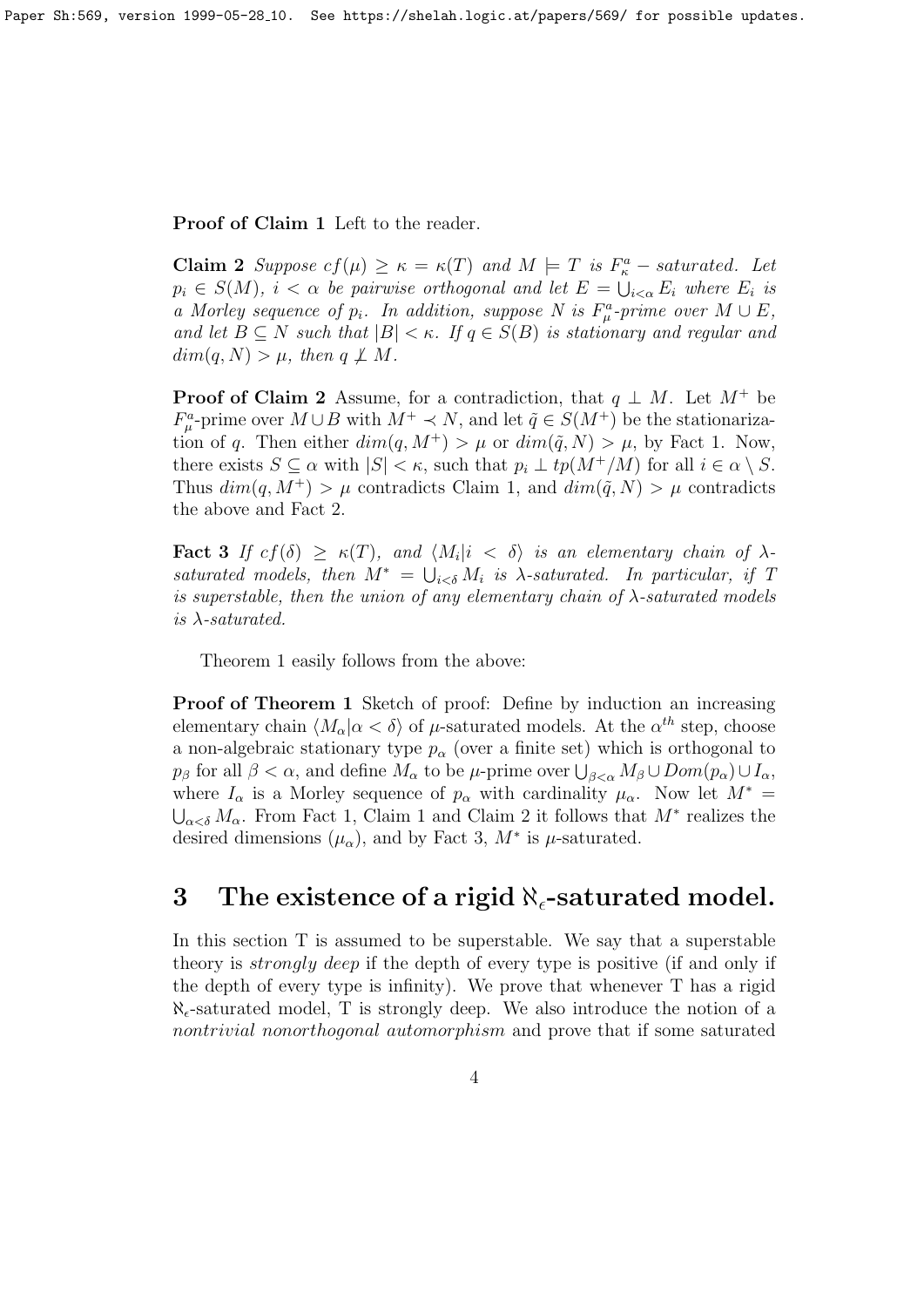model does not have such an automorphism, then in arbitrarily large cardinality, T has a maximal number of rigid  $\aleph_{\epsilon}$ -saturated models. (i.e.  $2^{\lambda}$  such models in cardinality  $\lambda$ .)

**Definition 3** We say that T is *strongly deep* if for every  $\aleph_{\epsilon}$ -saturated model M, and for every (without loss of generality regular) type  $p \in S(M)$ , if N is  $\aleph_{\epsilon}$  -prime over M∪{a} where a $\models p$ , then  $q \perp M$  for some  $q \in S(N)$ .

**Lemma 1** Let  $N_0$  be  $\aleph_{\epsilon}$ -saturated, let  $p \in S(N_0)$  be regular, and let  $\langle \bar{e}_i | i < \alpha \rangle$ be a Morley sequence of p. Suppose  $N^+$  is  $\aleph_{\epsilon}$ -prime over  $N_0 \cup \bigcup_{i < \alpha} \bar{e}_i$ . Then the following are equivalent:

(i) There is  $p_1 \in S(N_1)$  such that  $p_1 \perp N_0$ , where  $N_1$  is  $\aleph_{\epsilon}$ -prime over  $N_0 \cup \bar{e_0}.$ 

(ii) There is  $p^+ \in S(N^+)$  such that  $p^+ \perp N_0$ .

**Proof of Lemma 1** (i) $\rightarrow$ (ii) We may assume that  $N_1 \prec N^+$ . If there is such  $p_1$ , choose  $p^+$  to be the nonforking extension of  $p_1$  to  $N^+$ .

(ii) $\rightarrow$ (i) Let us assume that such a  $p^+$  is given, then  $p^+$  is strongly based on some finite subset A of  $N^+$ . Therefore  $tp(A/N_0\cup\bigcup_{i<\alpha}\bar{e}_i)$  is  $F^a_{\aleph_0}$ -isolated, and we may assume  $\alpha = n < \omega$ . Now, if every  $p \in S(N_1)$  is nonorthogonal to  $N_0$ , then by induction on n we have  $p^+ \not\perp N_0$  (recall that the depth of parallel types is the same) which is a contradiction.

**Theorem 2** If T has an  $\aleph_{\epsilon}$ -saturated model N such that  $|Aut(N)| < 2^{\aleph_0}$ , then T is strongly deep.

Proof of Theorem 2 Suppose not, then there is some depth 0 type p. Let  $N_0 \prec N$  be  $\aleph_{\epsilon}$ -prime over  $\emptyset$  (without loss of generality  $p \in S(N_0)$ ). Let  $I \subseteq N$  be a maximal Morley sequence of p (without loss of generality I is infinite,) and let M be a maximal model such that  $N_0 \prec M \prec N$  and  $M \downarrow I$  (so M is  $\aleph_{\epsilon}$ -saturated). We claim that N is  $\aleph_{\epsilon}$ -minimal over  $M \cup I$ .  $N_0$ 

Otherwise, let  $P \prec N$  be  $\aleph_{\epsilon}$ -prime over  $M \cup I$ , so for some  $\bar{b} \in N$ ,  $\bar{b}/P$  is a non-algebraic regular type.

 $\overline{Claim 1}$   $\overline{b}/P \perp N_0$ .

Indeed, if not then (by [Sh-C]) there is  $\bar{c} \in N$  such that  $\bar{c}/P$  is regular,  $\bar{c}/P \not\perp \bar{b}/P$  and  $\bar{c} \not\cup P$ . Thus  $\{\bar{c}, M, I\}$  is independent over  $N_0$ , in contradic- $N_0$ tion to the definition of M.

5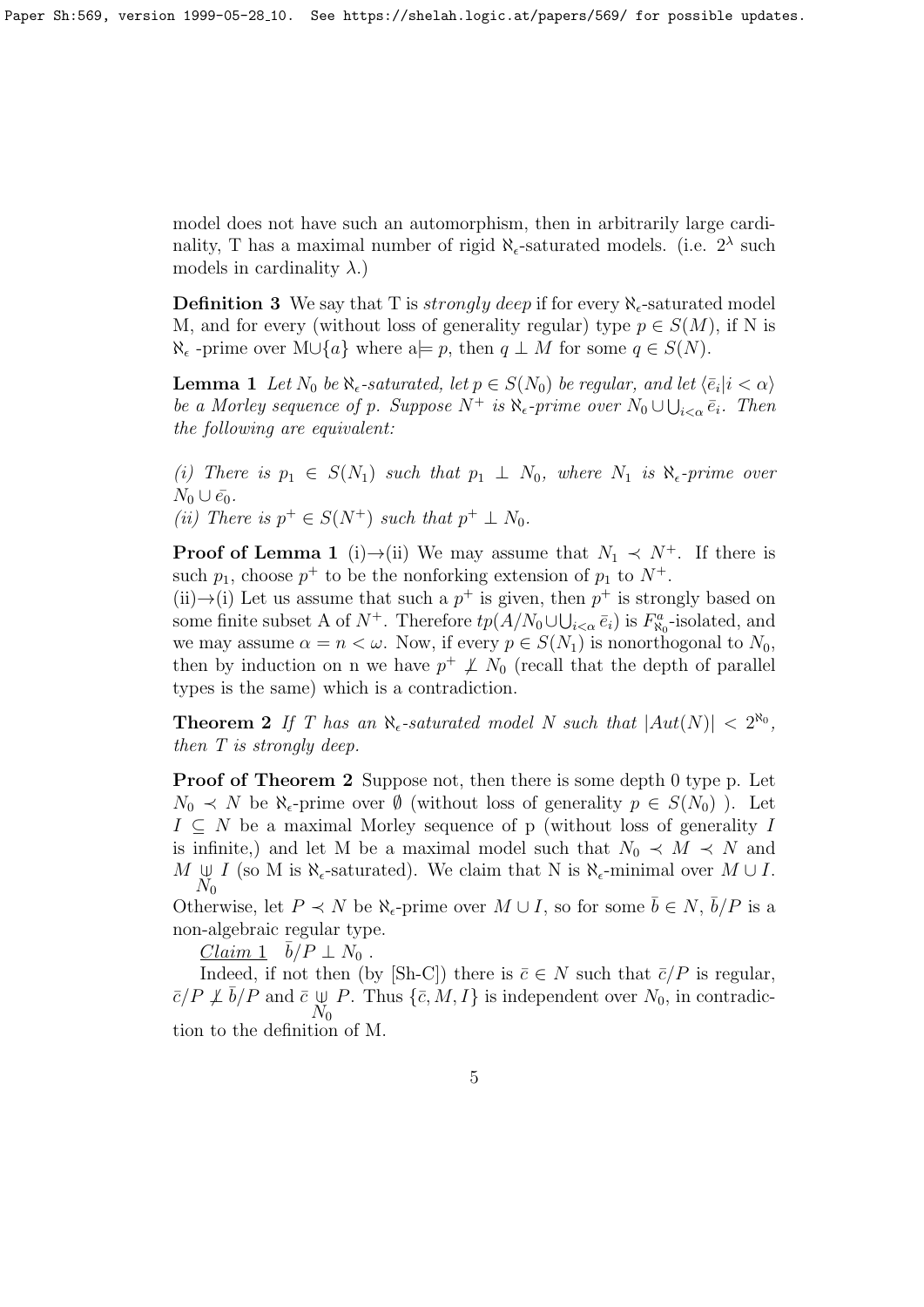Claim 2 For all  $\bar{d} \in N$  if  $\bar{d}/M \perp N_0$  then  $\bar{d} \in M$ . Indeed, let  $\bar{d}$  satisfy the above, so  $\bar{d} \downarrow$ M *I* and *M*  $\psi$  $N_0$ *I*. Therefore  $M\cup \overline{d} \cup \overline{d}$  $N_0$ I,

so by the maximality of M  $\bar{d} \in M$ .

 $\overline{Claim\ 3} \ \ \bar{b}/P \perp M.$ 

Otherwise  $\bar{b}/P \not\perp M$ , so there is  $\bar{c} \in N$  with  $\bar{c}/P$  regular such that  $\bar{c} \cup$ M P and  $\bar{c}/P \not\perp \bar{b}/P$ . Hence by claim 1  $\bar{c}/P \perp N_0$ , so  $\bar{c}/M \perp N_0$ . But then applying Claim 2, we get  $\bar{c} \in M$ , which is a contradiction.

Now, continuing to prove the theorem, we recall that  $tp(I/M)$  does not fork over  $N_0$ , so Claim 3 and lemma 1 imply that for all  $\bar{e} \in I$ , Depth  $(\bar{e}/M) > 0$ . But  $Depth(\bar{e}/M) = Depth(\bar{e}/N_0) = 0$ , a contradiction. So, we have shown that N is  $\aleph_{\epsilon}$ -minimal over  $M \cup I$ , and therefore  $\aleph_{\epsilon}$ -prime over  $M \cup I$ . By the uniqueness of  $\aleph_{\epsilon}$ -prime models and the fact that  $M \downarrow$  $N_0$  $I$ , we

conclude that every permutation of I induces an automorphism of  $N$ , thus  $|Aut(N)| \geq 2^{\aleph_0}$ , which is a contradiction.

**Conclusion 1** If T has an  $\aleph_{\epsilon}$ -saturated model N such that  $|Aut(N)| < 2^{\aleph_0}$ , then T is multidimensional. (because even  $Depth(T) > 0$  implies that T is multidimensional.)

**Definition 4** We say that  $\sigma \in Aut(M)$  (M is  $\aleph_{\epsilon}$ -saturated) is a nontrivial nonorthogonal automorphism (=n.n.a.) if for any nonalgebraic  $p \in S(M)$ ,  $p \not\perp \sigma(p)$ , and  $\sigma \neq id$ .

**Remark 1**  $\sigma \in Aut(M)$  (*M* as above) is a n.n.a. if and only if the unique extension of it  $\sigma^{eq}$  to  $M^{eq}$  is a n.n.a.

**Theorem 3** If  $\delta = \aleph_{\delta} > \beta \geq 2^{|T|}$  and the saturated model of cardinality  $\beta$ does not have a nontrivial nonorthogonal automorphism, then  $T$  has  $2^{\delta}$  rigid  $\beta$ -saturated models of cardinality  $\delta$ .

**Proof of Theorem 3** It is enough to show that every dimensionally diverse β-saturated model of cardinality  $\delta$  is rigid. This is indeed enough, because using Theorem 1 we may then take a dimensionally diverse  $\beta$ -saturated model N of cardinality  $\delta$ . So N is rigid and by Conclusion 1 T is multidimensional. Then, by Theorem 1, for every subset D of  $(\beta, \delta)$  which consists of cardinals, we may choose a  $\beta$ -saturated model which realizes exactly the dimensions in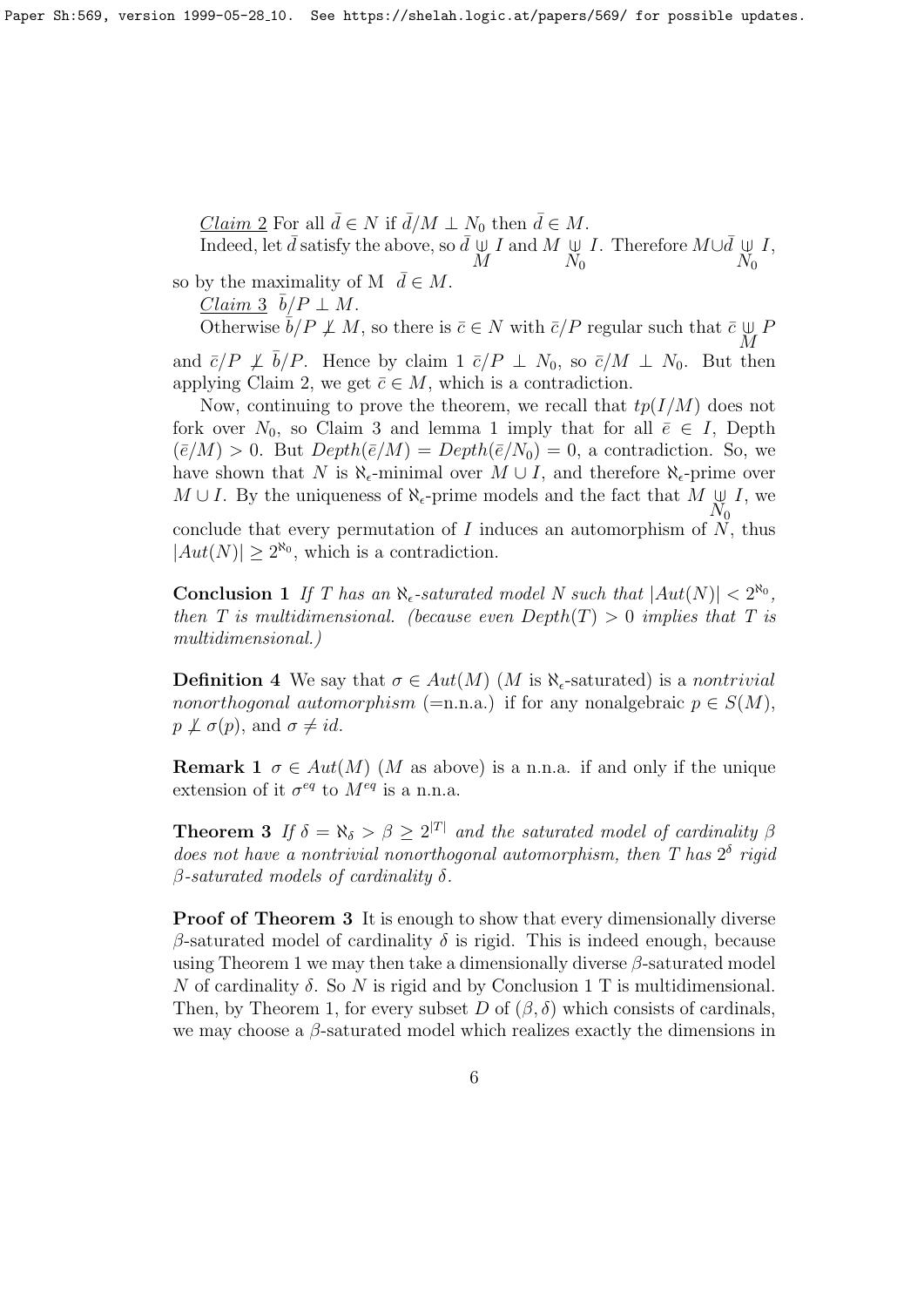D (in the sense of Theorem 1, part 2,) from which the theorem follows.

So let M be a dimensionally diverse  $\beta$ -saturated model of cardinality  $\delta$ . And let  $\sigma \in Aut(M)$ . Assume by way of contradiction that  $\sigma \neq id$ . We define by induction an increasing chain of elementary submodels of M: Let  $M_0$  be a saturated model of cardinality  $\beta$ , such that  $\sigma | M_0 \neq id$ . For all  $n < \omega$  let  $M_{i+1}$  be  $F^a_\beta$ -prime over  $\bigcup_{i\in\mathbb{Z}}\sigma^i(M_n)$ . Now, according to Fact 3,  $M_n$  is the saturated model of cardinality  $\beta$  or all  $n < \omega$ . And if  $M_{\omega} = \bigcup_{i < \omega} M_i$ , then  $M_{\omega}$  is also the saturated model of cardinality  $\beta$ . Clearly,  $\sigma | M_{\omega}$  is a nontrivial automorphism of  $M_{\omega}$ , so by the assumption of the theorem, there is a regular type  $p \in S(M_\omega)$  such that  $p \perp \sigma(p)$ . Hence for some finite  $A \subset M_\omega$ , p is strongly based on A, so  $dim(p|A, M) = dim(\sigma(p|A), M)$ , which contradicts the fact that M is dimensionally diverse.

# 4 A characterization for superstable NDOP countable theories.

In this section T is assumed to be a supertstable NDOP countable theory. We will use [SH-401] in order to get the following characterization: such a theory has a rigid  $\aleph_{\epsilon}$ -saturated model if and only if every  $\aleph_{\epsilon}$ -staurated model does not have a nontrivial nonorthogonal automorphism. Then we will use this characterization to show that the existence of a single rigid  $\aleph_{\epsilon}$ -saturated model implies the existence of a maximal number of such models in every sufficiently large cardinality. We work in  $\mathcal{M}^{eq}$ .

**Definition 5** We say that A is *almost finite* if A is contained in the algebraic closure of some finite set.

#### $\textbf{4.1}\quad \textbf{The}\;\; L_{\infty,\aleph_{\epsilon}}(d.q)\textbf{-Characterization}\;\; \textbf{Theorem \; of}\;\; \textbf{[SH-1]}$ 401]

Let  $M_0, M_1$  be  $\aleph_{\epsilon}$ -saturated. We say that they are  $L_{\infty,\aleph_{\epsilon}}(d.q) - equivalent$ , if there is a family  $\mathcal F$  which satisfies the following: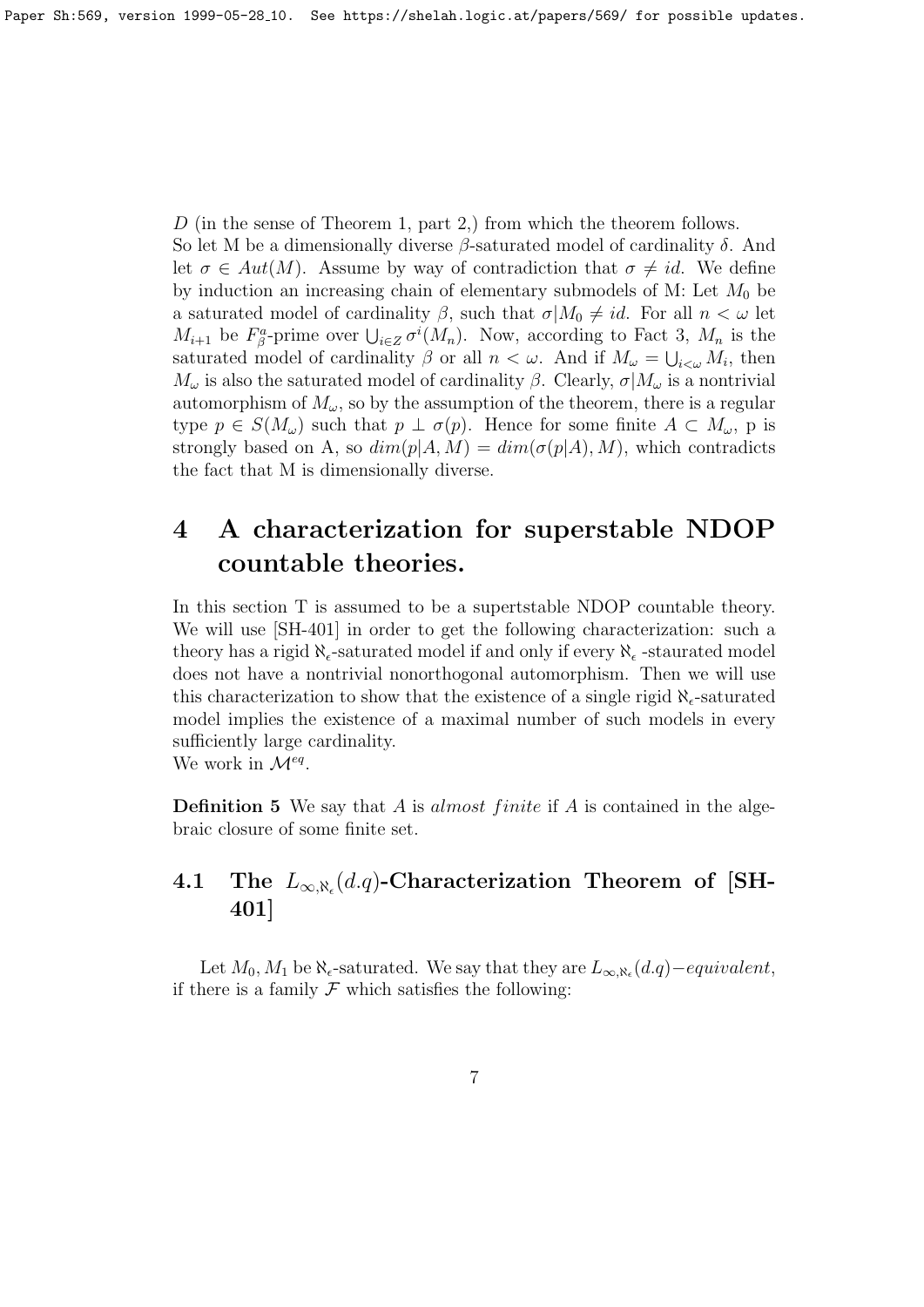Paper Sh:569, version 1999-05-28 10. See https://shelah.logic.at/papers/569/ for possible updates.

1) Each  $f \in \mathcal{F}$  is an elementary partial map from  $M_0$  to  $M_1$  such that Dom(f) is almost finite.

2)  $\mathcal F$  is closed under restriction.

3) For every  $f \in \mathcal{F}$ , and every  $\bar{a}_l \in M_l$  ( $\bar{a}_l$  are finite sequences,  $l = 0, 1$ ) there exists  $g \in \mathcal{F}$  such that  $f \subseteq g$ ,  $\text{acl}(\bar{a_0}) \subseteq \text{Dom}(g)$ , and  $\text{acl}(\bar{a_1}) \subseteq$  $Rang(g)$ .

4) Whenever  $tp(e/A)$  (where A is a almost finite,) is stationary and regular, then for some almost finite  $A^* \supseteq A$ , if  $f \cup \{ \langle e_0, e_1 \rangle \} \in \mathcal{F}$  and  $tp(e_0/Dom(f))$  is conjugate to the stationarization of  $tp(e/A)$  to  $A^*$ , then  $dim(p, Dom(f), I_0) = dim(f(p), Rang(f), I_1)$ , where p denotes  $e_0/Dom(f)$ ,  $I_0 = \{e \in M_0 | f \cup \{ \langle e, e_1 \rangle \} \in \mathcal{F} \}$ , and  $I_1 = \{e \in M_1 | f \cup \{\langle e_0, e \rangle\} \in \mathcal{F} \}.$ 

Conditions 4) is the main assumption, roughly speaking, it implies that: whenever  $\mathcal F$  sends a stationary and regular type p to a type q, then the full structure of dimensions above p will be the same as the full structure of dimensions above q.

We can now state the Characterization Theorem for  $\aleph_{\epsilon}$ -saturated models  $M_0, M_1$ :

 $M_0, M_1$  are isomorphic if and only if they are  $L_{\infty, \aleph_{\epsilon}}(d.q)$ - equivalent.

**Theorem 4** If T has a nontrivial nonorthogonal automorphism of some  $\aleph_{\epsilon}$ -saturated model, then every  $\aleph_{\epsilon}$ -saturated model of T is not rigid.

**Proof of Theorem 4** By Remark 1, without loss of generality  $T = T^{eq}$ . Suppose  $N_0$  is an  $\aleph_{\epsilon}$ -saturated model which has a n.n.a.  $\sigma_0$ , and let  $a_0 \neq a_1$ be in  $N_0$  such that  $\sigma_0(a_0) = a_1$ . Let N be some  $\aleph_{\epsilon}$ -saturated model (of T), we will show that N is not rigid. Choose  $b_0, b_1 \in N$  such that  $tp(b_0, b_1) =$  $tp(a_0, a_1).$ 

Let F be the family of all partial elementary maps f from  $(N, b_0)$  to  $(N, b_1)$ with an almost finite domain, such that for some partial elementary map  $\tau$ , with almost finite domain,  $(\sigma_0|A_0)\tau = \tau\sigma$ , where  $A_0 = rang(\tau)$ . By [SH-401] it is sufficient to show that  $\mathcal F$  satisfies 1) - 4) above.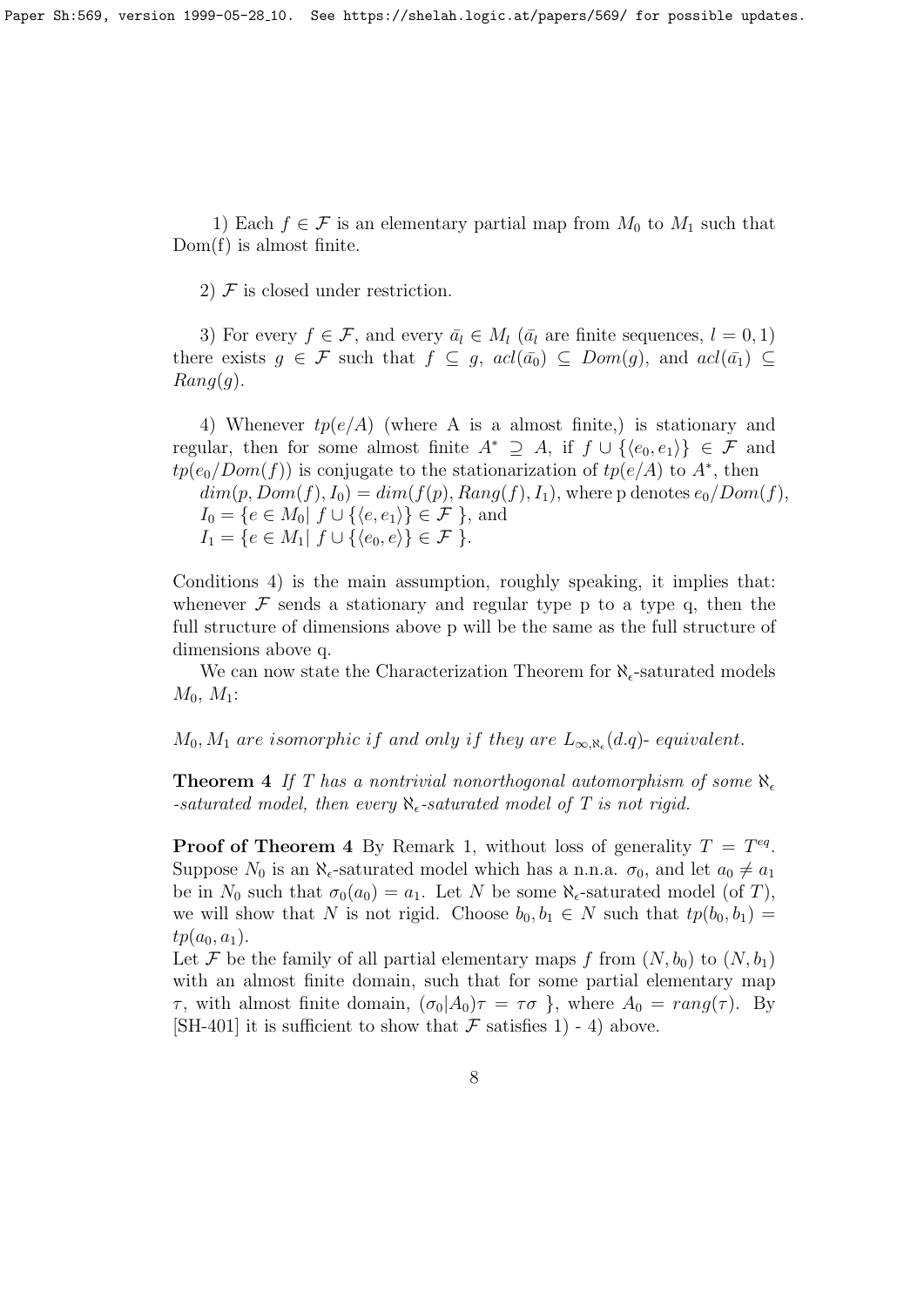1), 2) are immediate. 3) is also immediate by the fact that N is  $\aleph_{\epsilon}$ saturated. To show 4), we will prove the following claim: if  $tp(e/A)$  is stationary and regular, where  $A$  is almost finite, then it can be replaced by a nonforking extension of it, denoted again by  $tp(e/A)$  (where A is almost finite and  $A \cup \{e\} \subseteq N$ , such that if  $\sigma_i(A) = A'$  and  $\sigma_i(e) = e_i$  for  $\sigma_i \in \mathcal{F}$   $(i = 0, 1)$  then  $e_0 \notin e_1$ . 4) will follow from this, as it implies that A for all  $f \in \mathcal{F}$  with  $Dom(f) = A$ , if  $e_0^* = e$ ,  $e_1^* = f(e)$ ,  $M_0 = M_1 = N$ and  $I_0, I_1$  are defined as in 4) of subsection 4.1 (with  $e_i^*$  instead of  $e_i$ ) then  $dim(tp(e_0^*/A), A, I_0) = dim(tp(e_1^*/f(A)), f(A), I_1) = 1.$ 

Proceeding to prove this claim, we note that by Theorem 2, T is without loss of generality strongly deep. Let  $M_0$  be an  $\aleph_{\epsilon}$ -prime model over  $\emptyset$ , such that  $tp(e/M_0)$  is a nonforking extension of  $tp(e/A)$ , let  $M_0^+$  be  $\aleph_{\epsilon}$ -prime over  $M_0 \cup \{e\}$  and let  $e^+$  be such that  $tp(e^+/M_0^+) \perp M_0$ , with  $tp(e^+/M_0^+)$  non algebraic and regular. Now let  $B \subseteq M_0^+$  be finite such that  $tp(e^+/M_0^+)$  is strongly based on B, so there is some finite  $C \subseteq M_0$  such that  $tp(B/acl(C \cup$  ${e})$ )  $\vdash tp(B/M_0 \cup {e})$ . We may assume without loss of generality that  $M_0^+ \subseteq N$  (because the  $\aleph_{\epsilon}$ -prime model over the union of  $M_0$  and a countable set is also  $\aleph_{\epsilon}$ -prime over  $\emptyset$  (see [Sh-C]).

Now, by the way condition 4) was stated we may also assume that  $A \supseteq C$ . Assume, towards a contradiction, that  $e_0 \cup$  $\bigcup_{i=1}^{\infty} e_1$ , and let  $\sigma_i^+$  be in  $\mathcal F$  with  $\sigma_i \subseteq \sigma_i^+$  and  $Dom(\sigma_i^+) \supseteq B \cup acl(A \cup \{e\})$ , for i=0,1. Choose  $M'_0$  $\frac{1}{0}$  to be an  $\aleph_{\epsilon}$ -prime model over  $\emptyset$ , such that  $A' \subseteq M_0$  $\begin{bmatrix} 0 \\ 0 \end{bmatrix}$  and  $\{e_0, e_1\} \cup \{e_0, e_1\}$  $\bar{A}^{\prime}$  $M_{0}^{\prime}$  $b'_0$ , and set  $B_i =$  $\sigma_i(B)$ . Then by the fact that  $tp(e_0, e_1/M_0')$  determines the type  $tp(acl({e_0}) \cup$  $A'$ ),  $acl({e_1} \cup A')/M_0'$ , and the fact that  $tp(B/acl({e_1} \cup A)) \vdash tp(B/{e_1} \cup A')$  $M_0$ , we conclude that we may choose  $M_0^*$  and  $M_1^*$  which are  $\aleph_{\epsilon}$ -prime over  $M_0' \cup \{e_0\}$  and  $M_1' \cup \{e_1\}$  respectively, and such that  $B_i \subseteq M_i^*$  for i=0,1. So if we set  $q = tp(e^{+}/B)$  and  $q_i = \sigma_i^{+}(q)$  for  $i = 0, 1$ , then by the definition of F,  $q \not\perp q_i$  for i=0,1. Let  $\bar{q}_i \in S(M_i^*)$  be a nonforking extension of  $q_i$ . Since  $\bar{q_i} \perp M_0'$  $\sum_{i=0}^{n}$  (as  $M_i^*$  is  $\aleph_{\epsilon}$ -prime over  $M_i^{\prime} \cup \{e_i\} \cup B_i$  and unique upto isomorphism over  $M_i^{\prime} \cup \{e_i\} \cup B_i$ , and since  $M_0^*$   $\cup$  $M_{0}^{\prime}$ 0  $M_1^*$ , we conclude that  $q_0 \perp q_1$ . Thus q,

 $q_0$  and  $q_1$  contradict the fact that nonorthogonality is an equivalence relation on stationary regular types.

**Theorem 5** If T has a rigid  $\aleph_{\epsilon}$ -saturated model then for every cardinal  $\lambda \geq$  $(2^{\aleph_0})^+$  T has  $2^{\lambda}$  rigid  $\aleph_{\epsilon}$ -saturated models of power  $\lambda$ .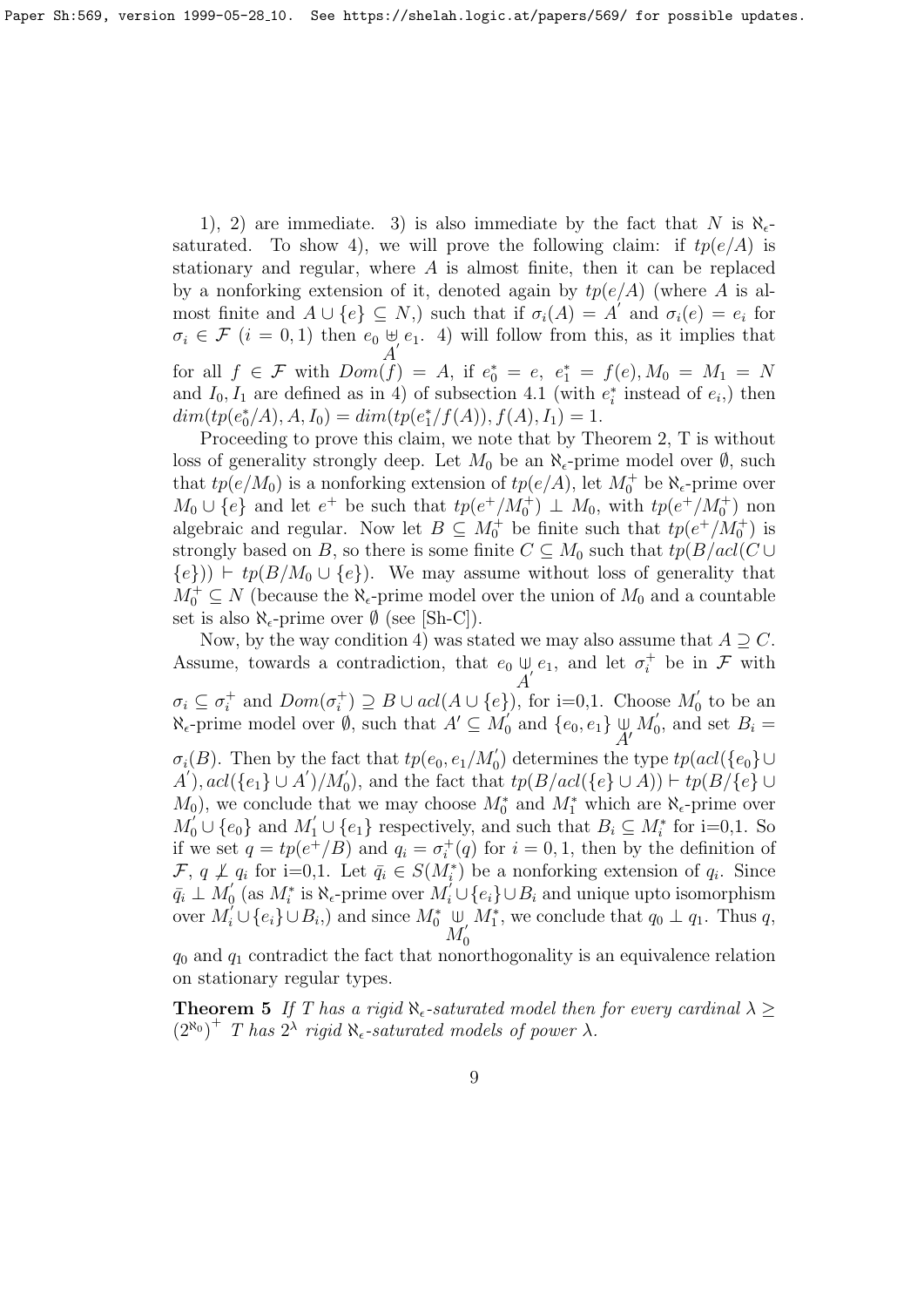Paper Sh:569, version 1999-05-28 10. See https://shelah.logic.at/papers/569/ for possible updates.

Before proving the theorem, we will need a combinatorial lemma. To that end, we first introduce the following notations.

Notations 1 1)  $\mathcal T$  denotes a subtree of  $\langle \omega \rangle$ . Let  $\eta, \nu \in \mathcal T$ , then (i)  $\nu^- = \eta$  if and only if  $\nu$  is a successor of  $\eta$ .

(ii)  $lq(\eta)$  denotes the length of  $\eta$ .

(iii)  $\mathcal{T}_{\nu} = {\eta \in \mathcal{T} | \nu \triangleleft \eta}, \mathcal{T}_{\nu}^{+} = {\eta \in \mathcal{T} | \nu \triangleleft \eta} \text{ or } \nu = \eta}.$ 

2)  $\mathcal{R} = \langle (N_n, a_n) | \eta \in \mathcal{T} \rangle$  denotes an  $\aleph_{\epsilon}$ -representation (see Chapter X, Def. 5.2 in [Sh-C]).

3) For an  $\aleph_{\epsilon}$ -representation  $\mathcal{R}=\langle (N_{\eta}, a_{\eta})|\eta \in \mathcal{T} \rangle$  E<sub>R</sub> denotes the equivalence relation on  $\mathcal T$  defined by:  $E_{\mathcal R}(\eta,\eta')$  if and only if there exists  $v \in \mathcal T$  such that  $\eta = v \wedge \langle \alpha \rangle$ ,  $\eta' = v \wedge \langle \alpha' \rangle$  for some  $\alpha, \alpha'$ , and  $tp(a_{\eta}/N_{\nu}) = tp(a_{\eta'}/N_{\nu}).$ 

**Definition 6** (1) We say that a subtree  $\mathcal{T}$  of  $\langle \omega \rangle$  is  $\mu - wide$  if for all  $\eta \in \mathcal{T}, |\{\nu \in \mathcal{T} | \nu^{-} = \eta\}| \geq \mu.$ 

(2) Suppose  $\mathcal{T}_0, \mathcal{T}_1 \subseteq \langle \omega \rangle$  are subtrees, we say that  $\mathcal{T}_0, \mathcal{T}_1$  are  $\mu$ -equivalent if there exists  $\bar{A}_i = \langle A_i^{\rho} \rangle$  $\hat{i} | \rho \in \mathcal{T}_i \rangle$   $(i = 0, 1)$  such that (a) for  $i = 0, 1$  and all  $\rho \in \mathcal{T}_i$ ,  $|A_i^{\rho}|$  $|_{i}^{\rho}| < \mu.$ (b) for  $i = 0, 1$   $A_i^{\rho} \subseteq \mathcal{T}_{\rho}$ , and

(c)  $\mathcal{T}_0 \setminus \bigcup_{\tau \in U_0} (\mathcal{T}_0)_{\tau}, \mathcal{T}_1 \setminus \bigcup_{\tau \in U_1} (\mathcal{T}_1)_{\tau}$  are isomorphic as partial orders, where  $U_i = \bigcup_{\rho \in \mathcal{T}_i} A_i^{\rho}$  $\frac{\rho}{i}$ .

- (3) A tree  $\mathcal{T} \subseteq {}^{<\omega} \lambda$  is called  $\mu$  strongly rigid if for every  $\eta$  and  $\alpha_0$  <  $\alpha_1 < \lambda$  (such that  $\eta \wedge \langle \alpha_i \rangle \in \mathcal{T}$ )  $\mathcal{T}_{\eta \wedge \langle \alpha_0 \rangle}^+, \mathcal{T}_{\eta \wedge \langle \alpha_1 \rangle}^+$  are not  $\mu$ -equivalent, and  $\mathcal T$  is  $\mu$ -wide.
- (4) We say that an  $\aleph_{\epsilon}$ -representation  $\mathcal{R} = \langle (N_{\eta}, a_{\eta})| \eta \in \mathcal{T} \rangle$  is
- (i) of maximal width, if for every  $\nu \in \mathcal{T}$ ,  $\{tp(a_n/N_{n-})| \eta \in \mathcal{T}, \eta^- = \nu\}$  is a maximal set of pairwise orthogonal regular types (modulo equality) such that  $tp(a_n/N_{n^-})\perp N_{\nu^-}$ .
- (ii) equally divided, if  $|\eta \wedge \langle \alpha \rangle/E_{\mathcal{R}}| = |\eta \wedge \langle \beta \rangle/E_{\mathcal{R}}|$  for all  $\eta$ ,  $\alpha$ , and  $\beta$  such that  $\eta \wedge \langle \alpha \rangle$ ,  $\eta \wedge \langle \beta \rangle \in \mathcal{T}$ .
- (iii)  $\mu wide$ , if  $|\eta/E_{\mathcal{R}}| \geq \mu$  for all  $\eta \in \mathcal{T}$ .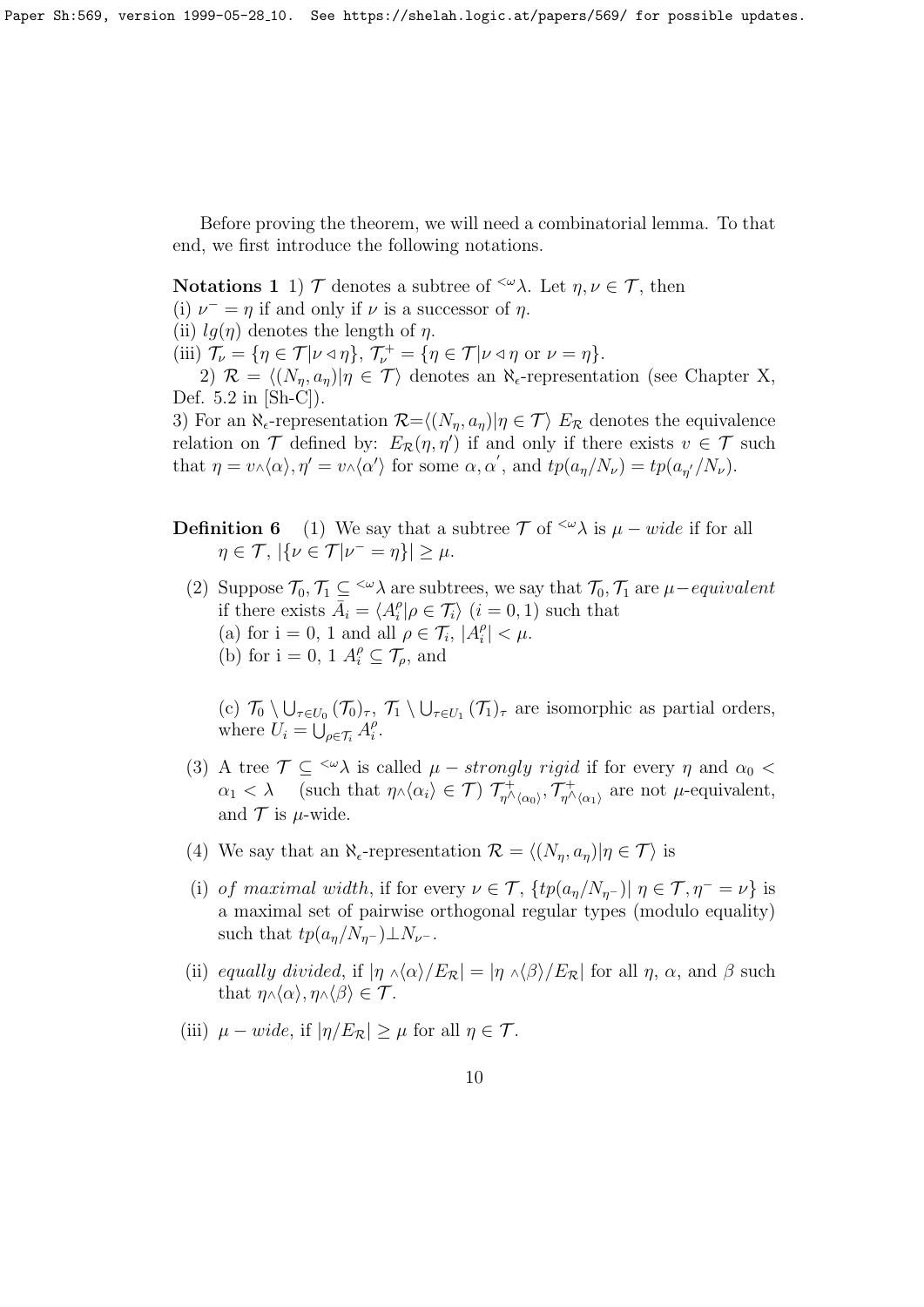Before stating the following lemma, we would like to point out that much stronger versions of it have been proved by Shelah.

**Lemma 2** For every  $\lambda > \mu$  there exist  $2^{\lambda}$  trees  $\mathcal{T} \subseteq \lambda^{\leq \omega}$  which are  $\mu$ strongly rigid and  $\mu$ - nonequivalent, of power  $\lambda$ .

**Proof of Lemma 2** First, it is enough to show the existence of a single such tree, in which the root has  $\lambda$  many successors. So, let us construct such a tree:

a) Let  $\langle A_n|n < \omega \rangle$  be a partition of the set of positive natural numbers, such that for all  $n < \omega A_n$  is infinite and  $min(A_n) > n$ . Also, suppose  $A_n = \{k_l^n | l < \omega\}$ , where  $k_i^n < k_j^n$  for  $i < j$ .

b) Let  $h : \lambda \to \lambda$  be surjective, such that for all  $\alpha < \lambda$ ,  $|h^{-1}(\alpha)| = \lambda$ .

c) Let  $\mathcal{T}_0 = \langle \omega \rangle \lambda = {\eta_i | i < \lambda} \ (\eta_i \neq \eta_j \text{ for } i \neq j).$ 

d) For every ordinal i, let  $t_i = \{ \nu | \nu \text{ is a strictly decreasing sequence of ordi-1} \}$ nals  $\langle \omega + i \rangle$ .

e) Now, let us define our tree:  $\mathcal{T}^* = \{ \rho \in \leq^{\omega} \lambda \mid \text{for all } k < lg(\rho), \text{ if } (*)(k, \rho) \}$ then  $\rho(k) < \mu$ , where  $(\ast)(k, \rho)$  is the following statement:

If  $n < \omega$  is the unique natural number such that  $k \in A_n$ , and  $l(*)$ ,  $i(*)$ are such that  $k = k_{l(*)}^n$  and  $\rho | n = \eta_{i(*)}$ , then  $\langle h(\rho(k_l^n)) | l \langle l(*) \rangle \notin t_{i(*)}$ .

f) The following ranks are useful. Let  $(n, S, \eta)$  be a triple, with  $n < \omega$ ,  $S \subseteq \langle \omega \rangle$  is a subtree, and  $\eta \in S$ . We define an ordinal rank  $rk^{n}[\eta, S]$ , by: i)  $rk^{n}[\eta, S] \geq 0$  for every  $\eta \in S$ .

ii)  $rk^{n}[\eta, S] \ge \alpha + 1$  if there exist  $\{\eta_i^* | i \lt \mu^+\}$ , where  $\eta_i^*$  are distinct elements of S, each extending  $\eta$  and satisfying  $lg(\eta_i^*) \in A_n$ , and  $rk^n[\eta_i^*, S] \ge \alpha$ . g) It can be easily verified that:

i) If  $S \subseteq T \subseteq \sim \lambda$  are  $\mu$ - equivalent subtrees,  $\eta \in S$ , and  $n < \omega$ , then  $rk^{n}[\eta, S] = rk^{n}[\eta, T].$ 

ii) If  $i < \lambda$ ,  $n < \omega$  and  $lg(\eta_i) = n$ , where  $\eta_i \in \mathcal{T}^*$  then  $rk^n[\eta_i, \mathcal{T}^*] = \omega + i$ . Now, by g) we conclude that  $\mathcal{T}^*$  is  $\mu$ -strongly rigid.

**Fact 5(Chapter X, [Sh-C])** suppose that T is a superstable NDOP theory. Let  $\mathcal{R}_i = \langle (N^i_{\eta}, a^i_{\eta}) | \eta \in \mathcal{T}_i \rangle$  be  $\aleph_{\epsilon}$ -representations which are  $\aleph_1$ -wide, let  $M_i$  be  $\aleph_{\epsilon}$ -prime over  $\bigcup_{\eta \in \mathcal{T}_i} N_{\eta}^i$  and let  $\sigma : M_0 \to M_1$  be an isomorphism. Then there are  $\mathcal{T}_i^* \subseteq \mathcal{T}_i$  such that  $\mathcal{T}_i^*, \mathcal{T}_i$  are  $\aleph_1$  -equivalent, for  $i = 0, 1$  and an isomorphism  $\tilde{\sigma}: \mathcal{T}_0^* \to \mathcal{T}_1^*$  (of partial orders) such that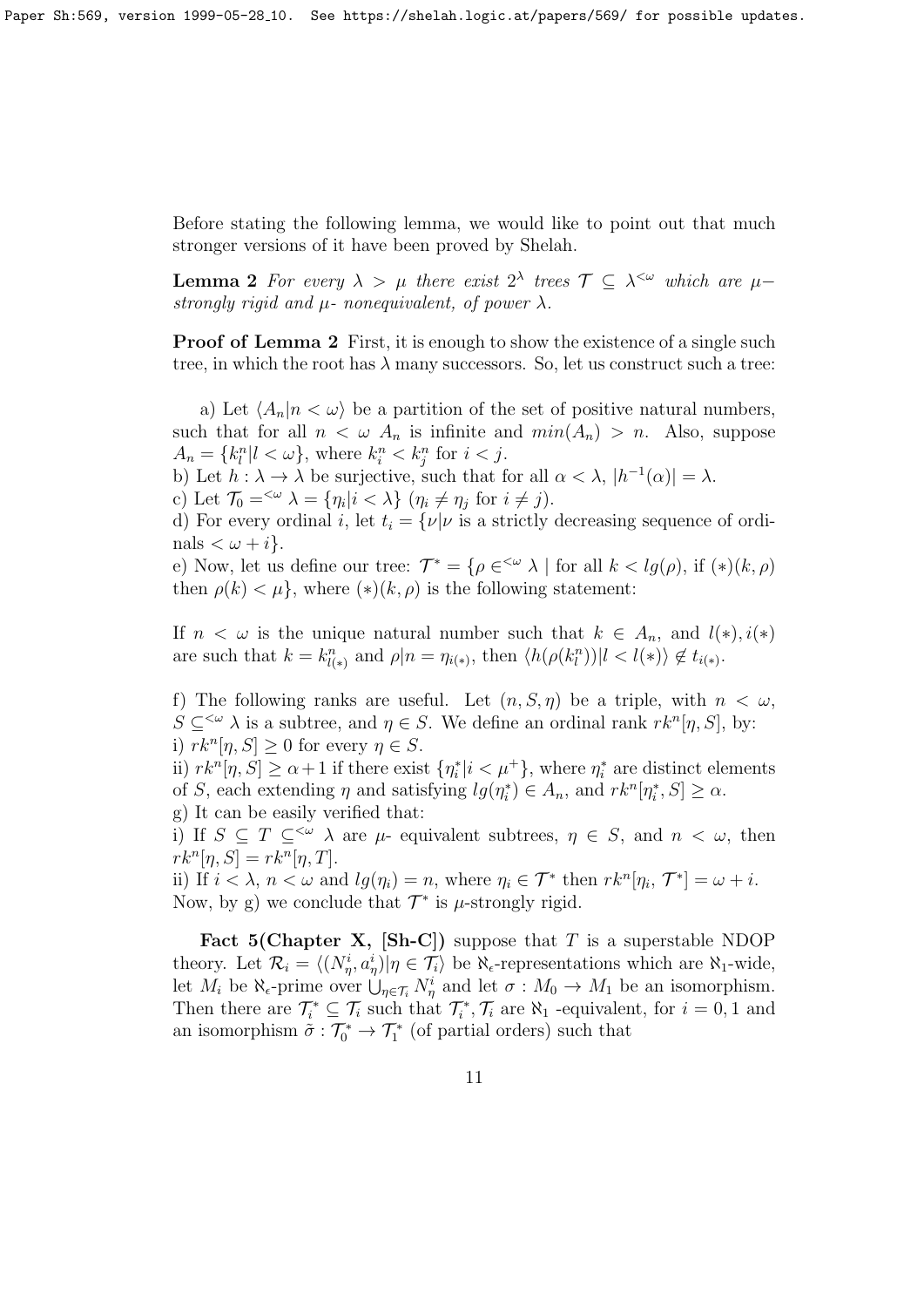for all  $\eta_i \in \mathcal{T}_i^*$   $(i = 0, 1)$  if  $p_{\eta_i}^i = tp(a_{\eta_i}^i/N_{\eta_i}^i)$ , then  $\sigma(p_{\eta_0}^0)\cancel{\perp}p_{\eta_1}^1$  implies  $\tilde{\sigma}((\eta_0/E_{\mathcal{R}_0}) \cap \mathcal{T}_0^*) = (\eta_1/E_{\mathcal{R}_1}) \cap \mathcal{T}_1^*.$ 

**Proof of Theorem 5** By Lemma 2, for every  $\lambda > 2^{\aleph_0}$  there exist  $2^{\lambda}$  trees  $\mathcal{T} \subseteq \langle \omega \rangle$  which are  $2^{\aleph_0}$ -strongly rigid and  $2^{\aleph_0}$ -non-equivalent, of power  $\lambda$ .

We will show that for every such T, if  $\mathcal{R} = \langle (M_n, e_n)| \eta \in \mathcal{T} \rangle$  is an equally divided  $\aleph_{\varepsilon}$ -representation of maximal width, and M is  $\aleph_{\varepsilon}$ -prime over it, then  $M$  is rigid.

This is sufficient because by Fact 5, any two  $\aleph_{\varepsilon}$ -prime models over  $2^{\aleph_0}$ non-equivalent trees are non-isomorphic.

So, assume  $\sigma \in \text{Aut}(M)$ , we must show  $\sigma = id$ : otherwise by Theorem 4, there exists a non-algebraic regular type  $p^* \in S(M)$  such that  $p^* \bot \sigma p^*$ . Since T has NDOP and M is  $\aleph_{\varepsilon}$ -minimal over  $\bigcup_{\eta \in \mathcal{T}} M_{\eta}$ , we have  $p^* \nleq M_{\eta_0}$  for some  $\eta_0 \in \mathcal{T}$ . By the fact that M is  $\aleph_{\varepsilon}$ -prime over an  $\aleph_{\varepsilon}$ -representation of maximal width,  $p^* \nperp p_{\eta_0 \wedge \langle \alpha^* \rangle}$  for some  $\alpha^*$ . Therefore  $\sigma p_{\eta_0 \wedge \langle \alpha^* \rangle} \nightharpoondown \sigma p^* \perp p^* \nightharpoondown \sigma p_{\eta_0 \wedge \langle \alpha^* \rangle}$ . In particular, (\*)  $\sigma p_{\eta_0^{\wedge(\alpha^*)}} \perp p_{\eta_0^{\wedge(\alpha^*)}}$ . But by Fact 5, there are  $\mathcal{T}_0^*, \mathcal{T}_1^* \subseteq \mathcal{T}$ (without loss of generality  $\eta_0 \wedge \langle \alpha^* \rangle \in \mathcal{T}_0^*$ ), and an isomorphism of partial orders  $\tilde{\sigma}$ :  $\mathcal{T}_0^* \to \mathcal{T}_1^*$ , such that  $\mathcal{T}_i^*(i=0,1)$  are  $\aleph_1$ -equivalent to  $\mathcal{T}_2$ , and  $\eta^*$  such that  $\sigma p_{\eta_0 \wedge \langle \alpha^* \rangle} \not\perp p_{\eta^*}.$  So by (\*)  $p_{\eta^*} \not\equiv p_{\eta_0 \wedge \langle \alpha^* \rangle}$  and by Fact 5,  $\tilde{\sigma}(\eta \wedge \langle \alpha^* \rangle / E_{\mathcal{R}}) = \eta^* / E_{\mathcal{R}} \neq (\eta_0 \wedge \langle \alpha^* \rangle) / E_{\mathcal{R}}$ , in contradiction to the fact that 7 is even  $2^{\aleph_0}$ -strongly rigid (here we used the fact that  $\mathcal T$  is equally divided).

**Example 1** Let  $L = \{E, f\}$  and let M be the following L-structure:

 $|M| = Z \times \omega$ , E is the equivalence relation defined by  $E[(m_0, k_0), (m_1, k_1)]$  if and only if  $m_0 = m_1$ , and  $f : |M| \to |M|$  is any function with the following properties:

i) For all  $(m, k) \in |M|$   $f(m, k) = (m + 1, k')$  for some k'.

ii) For all  $(m, k) \in |M|$   $f^{-1}(m, k)$  is infinite.

It is not hard to see that  $T = Th(M)$  is an  $\omega$ -stable NDOP theory in which any saturated model does not have a n.n.a., and therefore T has  $2^{\lambda}$  rigid  $\aleph_{\epsilon}$ -saturated models of cardinality  $\lambda$  for every  $\lambda > 2^{\aleph_0}$ .

#### References

[B] John T.Baldwin, Fundamentals of Stability Theory, Springer Verlag.